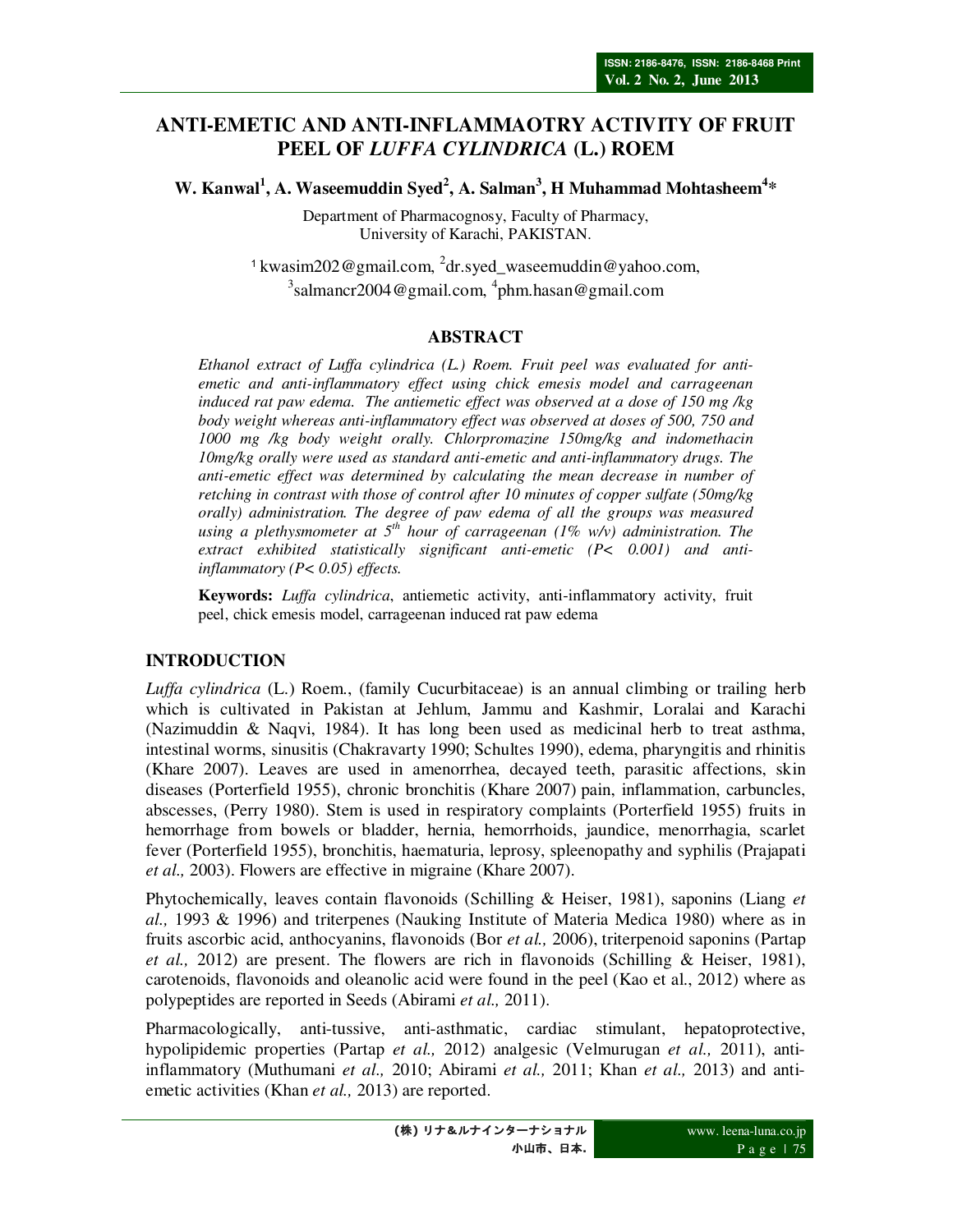## **MATERIALS AND METHODS**

### **Plant material and crude extract preparation**

The fruits were collected from Malir, Karachi in June 2012 and compared with already deposited voucher specimen (G.H.No.85993) in the herbarium of Department of Botany, University of Karachi. The peel of fruits was soaked in ethanol for a week then was filtered and concentrated to dryness in vacuum at 40°C by rotary evaporator.

### **Animals**

Twenty one chicks in three different groups (N=7 for each group) were used for the study. Young male chicks, 4 days of age, weighing from 32-52 g were taken from local market. After 24 hrs fasting, the anti-emetic activity was evaluated. The animals were maintained under standard laboratory conditions (temperature  $25\pm2^{\circ}\text{C}$ ) and fed with standard pellet diet and fresh water *ad libitum*. The first group **(**Group I) represented control group which received 0.9% normal saline solution, orally at a dose of 10 ml/kg b.w., and the second group (Group II) received standard anti-emetic drug chlorpromazine (150mg/kg orally). Group IIIreceived ethanol extract of fruit peel (150mg/kg orally).

For anti-inflammatory activity, male Whistar Albino rats (weighing 150-200 g), were procured from animal house of Aga Khan University and Hospital, Karachi. The animals were grouped with six animals per cage. Group I received 1% tween 80 in water, orally at a dose of 10 ml/kg b.w., as control. Group II received indomethacin (10mg/kg orally) as standard anti-inflammatory drug. Whereas group III, IV and V received ethanol extract of fruit peel in a dose of 500, 750 and 1000mg/kg b.w., orally respectively. Permission and approval for animal studies were obtained from Board of Advanced Studies and Research, University of Karachi [BASR.Res.No.5 (4)-2007].

#### **Drugs and Chemicals**

Copper sulfate (Scharlau Chemie S.A. Barcelona, Spain), chlorpromazine (ICN, USA), Dimethyl sulfoxide (DMSO) and ethanol (Merck, Darmstadt, Germany) and indomethacin (Sigma-Aldrich Corporation) were used in the experiment.

#### **Anti-emetic activity**

The anti-emetic activity was determined by following the protocols of Akita *et al.,* 1998. Each chick was set aside in a large beaker for 10 minutes to stabilize. Chlorpromazine and the extract were dissolved in 0.9 % saline containing 5 % DMSO and 1 % tween 80 and administered abdominally at a dose of 150 mg/kg b.w., to the test animal. After 10 minutes copper sulfate was administered orally at 50 mg/kg b.w., to each chick, then the number of retching was observed during the next 10 minutes.

The percent inhibition was calculated by the following formula:

Inhibition  $(\%) = [(\text{A-B})/\text{A}] \times 100$ 

Where  $A = F$  Frequency of retching in control group

 $B =$  Frequency of retching in test groups

### **Anti-inflammatory activity**

The anti-inflammatory activity of the extracts was determined according to the method of Vogel and Vogel*,* 1997. All the suspensions were administered 30 min before the induction of edema by administering 0.1 ml of  $1\%$  w/v carrageenan in saline. The degree of paw edema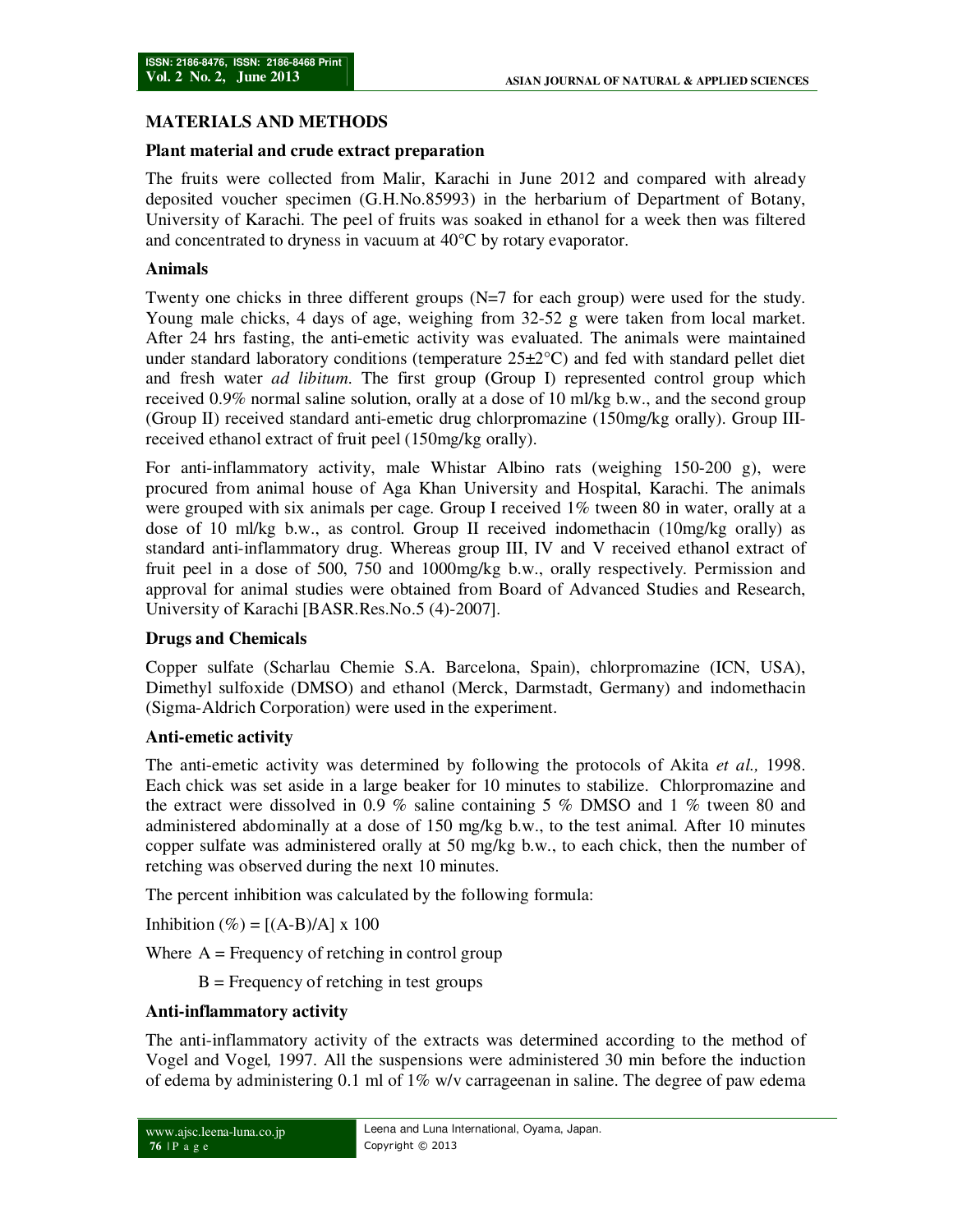of all the groups was measured using a plethysmometer at  $5<sup>th</sup>$  hour of carrageenan administration to each group.

% Inhibition was calculated using the formula: % Inhibition (treated) =  $V_5 - V_0 x 100$  $V_{o}$ 

Where  $V_5$  and  $V_0$  represent Right hind paw volume at  $5<sup>th</sup>$  hour after and before sub-plantar injection of carrageenan, respectively.

#### **Statistical Analysis**

All data were expressed as the mean  $\pm$  S. E. M. The data was analyzed by using unpaired Student's *t*-test and P<0.001 (for antiemetic activity) P<0.05 (for anti-inflammatory activity) were considered statistically significant.

#### **RESULTS**

#### **Antiemetic Activity**

The results of anti-emetic effect of fruit peel of *Luffa cylindrica* are shown in table 1. The ethanol extract of peel showed 69.34 % and standard drug chlorpromazine 34.87 % inhibition of retches.

| <i>Treatments</i>        | Number of Retches (Mean $\pm$ SEM) | %Inhibition of retches |
|--------------------------|------------------------------------|------------------------|
| Control                  | $71.28 \pm 3.54$                   | -                      |
| (Normal saline solution) |                                    |                        |
| CZ                       | $46.42 + 4.25*$                    | 34.87                  |
| $150$ mg/kg p.o.         |                                    |                        |
| PF.                      | $21.85 \pm 0.93*$                  | 69.34                  |
| $150$ mg/kg p.o.         |                                    |                        |

**Table 1. The anti-emetic effect of fruit peel of** *Luffa cylindrica.*

CZ = Chlorpromazine; PE = Ethanol extract of fruit peel ; N*=*7; Dose=150 mg/kg orally ; *P* < 0.001 is significantly different from control value using unpaired student's *t-*test.

#### **Anti-inflammatory activity**

The data of anti-inflammatory activity is presented in table 2. The anti-inflammatory activity on carageenan induced rat paw edema was compared to that of control on the basis of percent inhibition of paw edema volume.

| Group     | Dose<br>(mg/kg)<br>orally | Mean paw volume $\pm$<br>S. E. M.<br>At $5^{th}$ hr in ml | Percent inhibition<br>of edema |
|-----------|---------------------------|-----------------------------------------------------------|--------------------------------|
| Control   |                           | $0.97 \pm 0.07$                                           |                                |
| IN        | 10                        | $0.32 \pm 0.01*$                                          | 67.01                          |
| <b>PE</b> | 500                       | $0.33 \pm 0.06*$                                          | 65.97                          |
|           | 750                       | $0.23 \pm 0.03*$                                          | 76.28                          |
|           | 1000                      | $0.24 \pm 0.02*$                                          | 75.25                          |

**Table 2. The anti-inflammatory effect of fruit peel of** *Luffa cylindrica.*

IN = Indomethacin;  $PE =$  Ethanolic extract of peel;  $N = 6.*P < 0.05$  is statistically significant values as compare to control using unpaired student's *t-*test.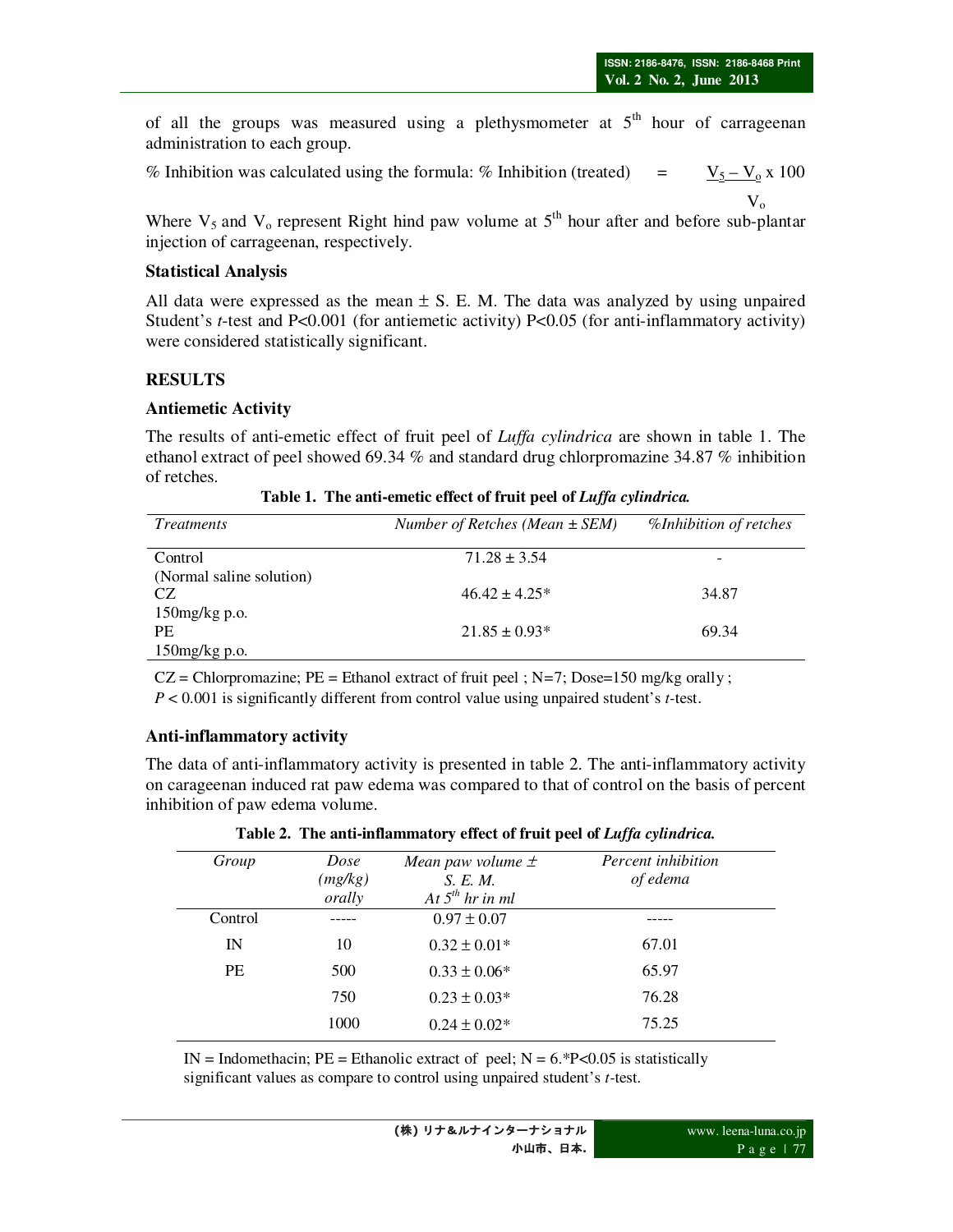The results showed that the extract (500, 750 and 1000 mg/kg b.w.,) exhibited statistically significant (P< 0.05) inhibition of paw volume. Maximum percent inhibition of paw edema was found at 750 mg/kg b.w which is 76.28. The standard drug indomethacin showed 67.01 % inhibition at dose of 10mg/kg body weight.

## **DISCUSSION**

### **Antiemetic Activity**

The ethanol extract of fruit peel of *Luffa cylindrica* showed significant ( $p < 0.001$ ) antiemetic effect in young chicks. The protective effect of the extract against copper sulfate induced retching in young chicks is possibly by peripheral action as the oral copper sulfate induces emesis by peripheral action through excitation of visceral afferent nerve fibers of the GIT (Bowman and Rand, 1980). It has also been established that the peripheral  $5-HT<sub>3</sub>$  (Fukui *et al.,* 1993), 5-HT<sub>4</sub> (Fukui *et al.,* 1994) or NK<sub>1</sub> (Ariumi *et al.,* 2000) receptors are involved in emesis. Therefore, it may be said that the ethanol extract of *Luffa cylindrica* fruit peel produced anti-emetic activity by receptor antagonism and has peripheral anti-emetic action.

Anti-emetic activity by using copper sulfate proposed 5-HT<sup>3</sup> (Fukui *et al.,*1993)**,** 5-HT4(Fukui *et al.,* 1994) or NK<sub>1</sub> (Ariumi *et al.,* 2000) receptors antagonism. Therefore it may be said that the extract was able to effectively prevent its effect and has a peripheral anti-emetic action.

### **Anti-inflammatory activity**

The anti-inflammatory effect of plant extracts and natural products are frequently assessed by carrageenan-induced rat paw edema (Panthong *et al.,* 2003). Edema development in carrageenan-induced paw edema model in rats is represented by two phases (Vinegar *et al.,* 1969). The first phase occurs within an hour of carrageenan injection and is partly due to the trauma of injection and also due to release of histamine and serotonin (Crunkhon and Meacock, 1971).Where as arachidonate metabolites (prostaglandins, leukotrienes) play a major role in the development of the second phase of reaction that is measured around 3 hours time (Vinegar *et al.,* 1969; Crunkhon and Meacock, 1971). The presence of prostaglandins in the inflammatory exudates from the injected foot can be demonstrated at 3 hour and period thereafter (Vinegar *et al.,* 1969). Non-steroidal anti-inflammatory agents inhibit cyclooxygenase (COX**-**2) enzymes involved in prostaglandin synthesis (Robinson, 1997; Kulkarni *et al.,* 2000). Based on these reports it is possible that the inhibitory effect of fruit peel of *Luffa cylindrica* (L.) Roem., on carrageenan-induced inflammation in rats could be due to inhibition of cyclooxygenase leading to inhibition of prostaglandin synthesis. Although the cyclooxygenase and lipoxygenase pathways are both involved in the inflammatory process, inhibitors of cyclooxygenase are more effective in inhibiting carrageenan-induced inflammation than lipoxygenase inhibitors (Flower *et al.,* 1980). In our experiment, rats pre-treated with *Luffa cylindrica* (L.) Roem., showed a significant edema inhibitory response at  $5<sup>th</sup>$  hour following carrageenan injection. This result suggests that *Luffa cylindrica* extracts may act by suppressing the later phase of the inflammatory process by the inhibition of cyclooxygenase.

Flavonoids possess anti-emetic (Kinoshita *et al.,* 1996) and anti-inflammatory (Rotelli *et al.,* 2003) activity. The ethanol extract of *Luffa cylindrica* peel contain the highest level of total flavonoids (Kao *et al.,* 2012). Therefore, it may be said that flavonoids may play important role in anti-emetic and anti-inflammatory effect of the extract besides other compounds. The present study is on preliminary level and results need to be verified in other experimental models and the compound(s) related activity is required to further specify the responsible anti-emetic and anti-inflammatory phytochemical.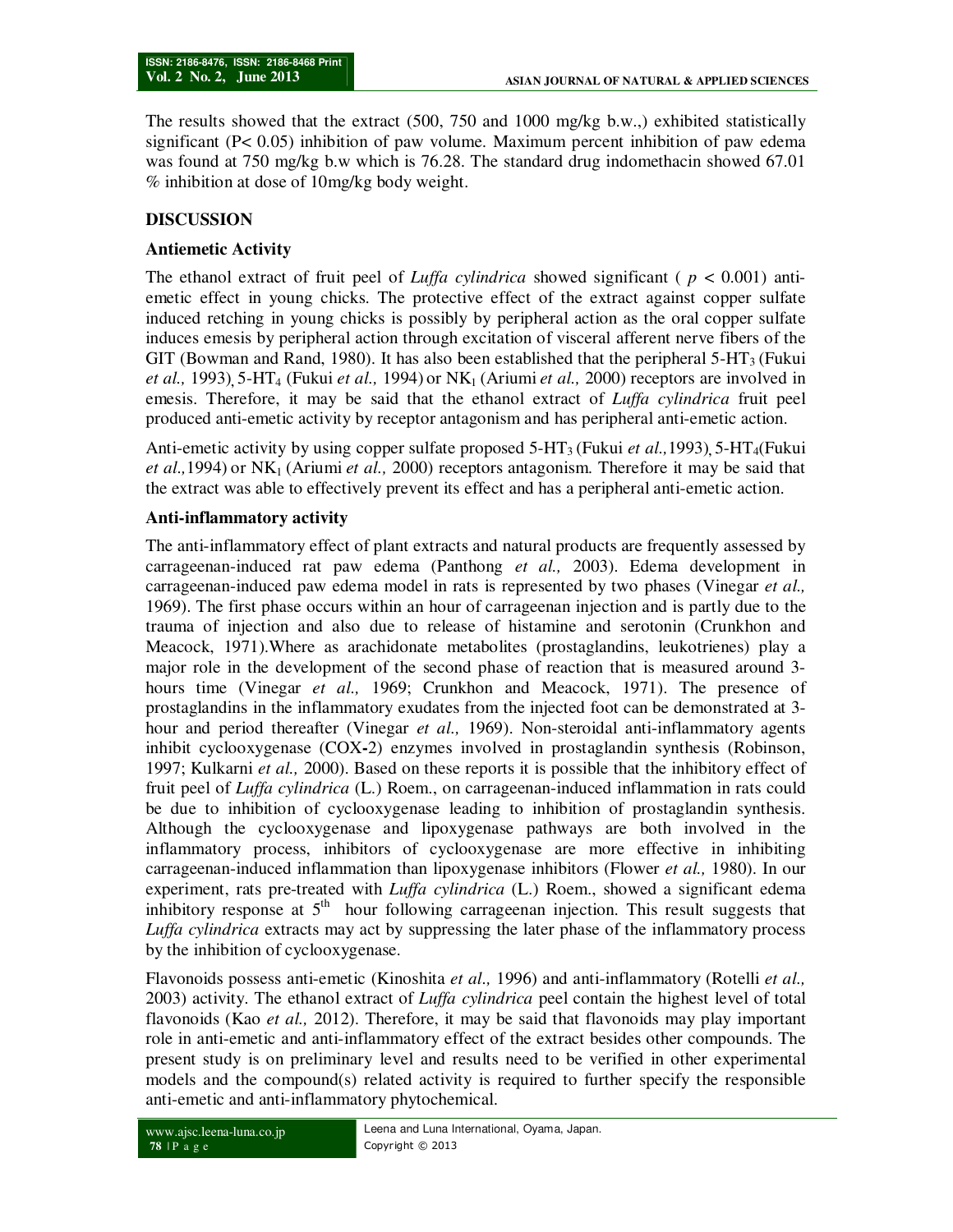#### **REFERENCES**

- Abirami, M. S., Indhumathy, R., Sashikala, D. G., Satheesh, K. D., Sudarvoli, M. & Nandini, R. (2011). Evaluation of the Wound Healing and Anti-Inflammatory Activity of Whole Plant of *Luffa Cylindrica* (Linn). in Rats. *Pharmacologyonline*, 3, 281-285.
- Akita, Y., Yang, Y., Kawai, T., Kinoshita, K., Koyama, K. & Takahashi, K. New assay method for surveying anti-emetic compounds from natural sources, *Natural Product Sciences*, 4,72-77.
- Ariumi, H., Saito, R., Nago, S., Hyakusoku, M., Takano, Y. & Kamiya, H-O. (2000). The role of tachykinin NK1 receptors in the area postrema of ferrets in emesis. *Neuroscience Letters*, 286,123-126.
- Bor, J. Y., Chen, H. Y. &Yen, G. C. (2006). Evaluation of antioxidant activity and inhibitory effect on nitric oxide production of some common vegetables. *Journal of Agricultural and Food Chemistry*, 54, 1680–1686.
- Bowman, W. C. & Rand M. J. (1980). *Textbook of pharmacology*, Oxford, Blackwell Scientific Publication.
- Chakravarty, H. L. (1990). *Cucurbits of India and their role in the development of vegetable crops.* In: Bates DM, Robinson RW and Jeffrey C (Eds), Biology and utilization of the Cucurbitaceae, Ithaca, New York, Cornell University Press; p. 325-334.
- Crunkhorn, P. & Meacock, S. C. R**.** (1971). Mediators of the inflammation induced in the rat paw by carrageenan. *British* Journal of *Pharmacology*, 42, 392-402.
- Flower, R. J., Moncada, S. &Vane, J. R. (1980). *Gilman AG Goodman LS and Gilman* A (Eds), The pharmalogical basic of therapeutics, 6th ed., Macmillan *&* Co*.* New York, pp. 701-705.
- Fukui, H., Yamamoto, M., Sasaki, S. & Sato, S. (1993). Involvement of 5-HT3 receptors and vagal afferents in copper sulfate- and cisplatin-induced emesis in monkeys. *European Journal of Pharmacology,* 249, 13-18.
- Fukui, H., Yamamoto, M., Sasaki, S. &Sato, S. (1994). Possible involvement of peripheral 5- HT4 receptors in copper sulfate-induced vomiting in dogs. *European Journal of Pharmacology*, 257, 47-52.
- Kao, T. H., Huang, C. W. & Chen, B. H. (2012). Functional components in *Luffa cylindrica* and their effects on anti-inflammation of macrophage cells. *Food Chemistry,*  135,386–395.
- Khan, K. W., Ahmed, S. W., Ahmed, S. & Hasan, M. M. (2013). Antiemetic and Antiinflammatory activity of leaves and flower extracts of *Luffa cylindrica* (L.) Roem. *The Journal of Ethnobiology and Traditional Medicine*. Photon, 118,258-263.
- Khare, C. P. (2007). *Indian Medicinal Plants: An illustrated dictionary,* New York, NY 10013, USA, Springer Science +Business Media, LLC. 233 Spring Street; 2007, p.384-385.
- Kinoshita, K., Kawai, T., Imaizumi, T., Akita, Y., Koyama, K. & Takahashi, K. (1996). Anti emetic principles of *Inula linariaefolia* flowers and *Forsythia suspensa* fruits. *Phytomedicine,* 3, 51-58.
- Liang, L., Liu, C. Y., Li, G. Y., Lu, L. E. & Cai, Y. C. (1996). Studies on the chemical components from leaves of *Luffa cylindrica* Roem. *Yaoxue Xuebao*, 31, 122−125.